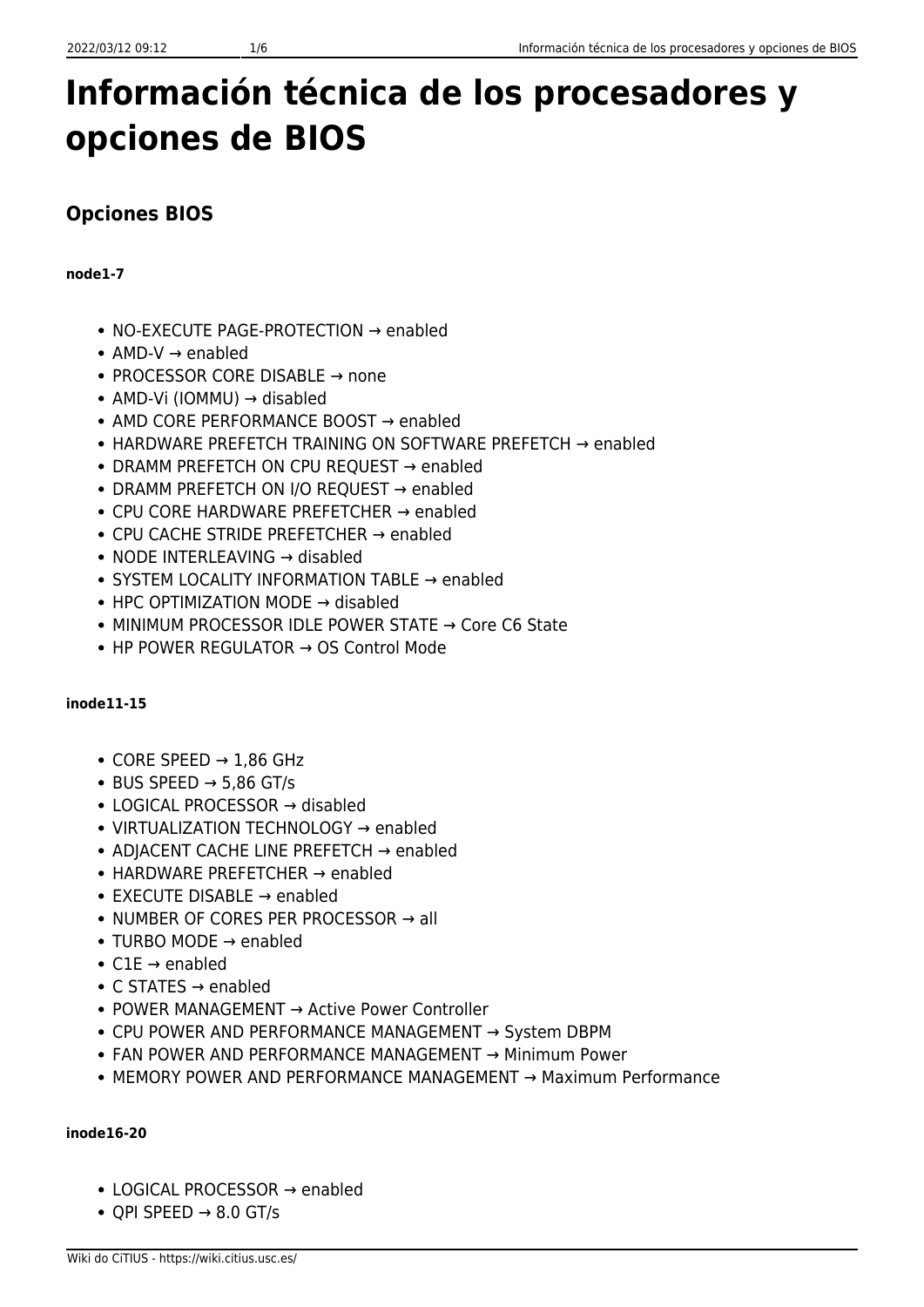- ALTERNATE REQUESTOR TRANSACTION ID (RTID) → disabled
- VIRTUALIZATION TECHNOLOGY → enabled
- ADJACENT CACHE LINE PREFETCH → enabled
- HARDWARE PREFETCHER → enabled
- DCU STREAMER PREFETCHER → enabled
- DCU IP PREFETCHER → enabled
- EXECUTE DISABLE → enabled
- LOGICAL PROCESSOR IDLING → disabled
- $\bullet$  CORE SPEED  $\rightarrow$  1,80 GHz
- $\bullet$  PROCESSOR BUS SPEED  $\rightarrow$  8,0 GT/s
- CPU POWER MANAGEMENT → System DBPM(DAPC)
- C1E → enabled
- C STATES → enabled
- TURBO BOOST → enabled

## **cat /proc/cpuinfo**

#### **node1-7**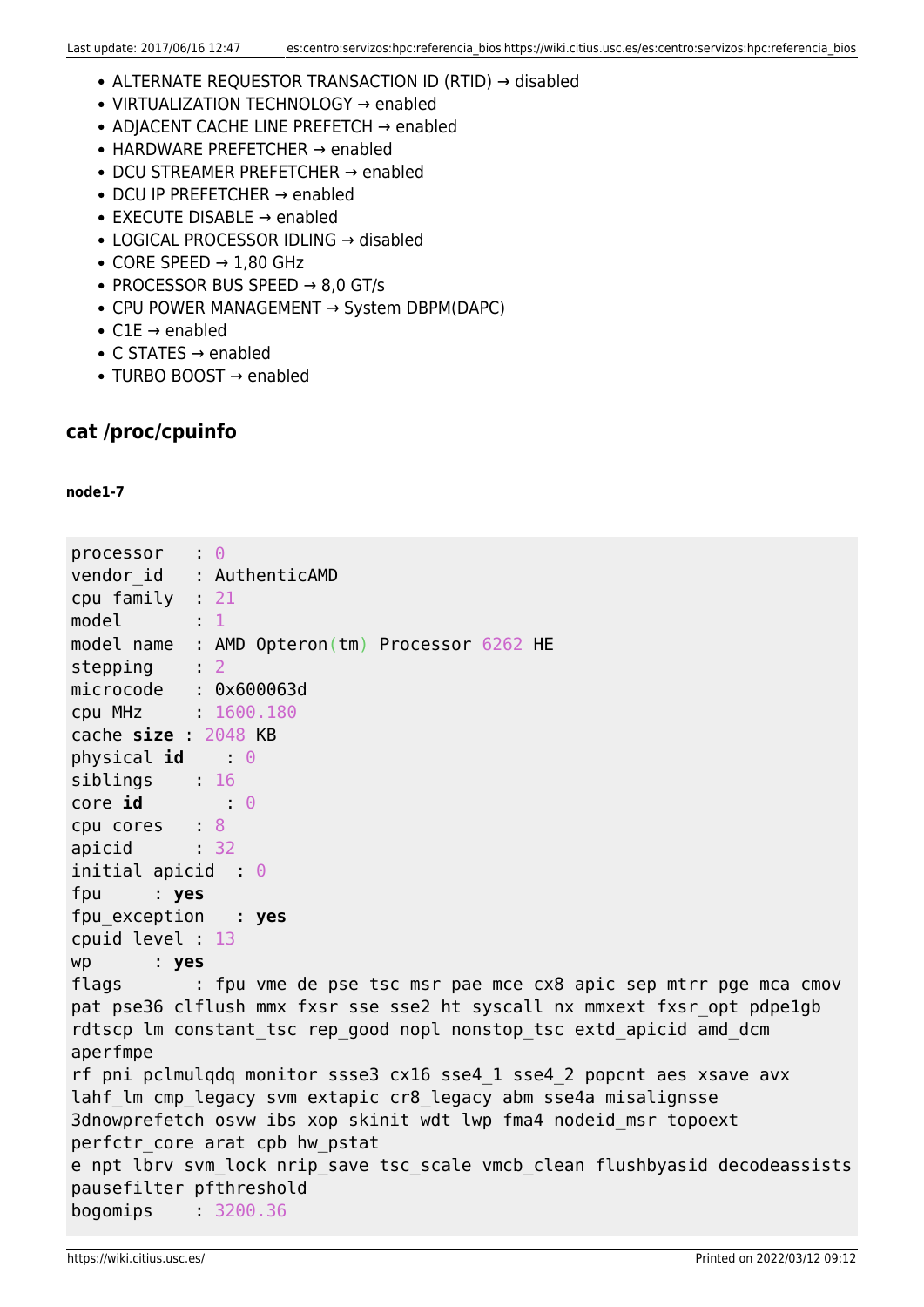TLB **size** : 1536 4K pages clflush **size** : 64 cache\_alignment : 64 address sizes  $: 48$  bits physical, 48 bits virtual power management: ts ttp tm 100mhzsteps hwpstate [9]

**inode11-15**

processor : 0 vendor id : GenuineIntel cpu family : 6 model : 46 model name : Intel(R)  $Xeon(R)$  CPU L7555 @ 1.87GHz stepping : 6 microcode : 0xa cpu MHz : 1861.835 cache **size** : 24576 KB physical **id** 0 siblings : 8 core **id** 0 cpu cores : 8 apicid :  $\theta$ initial apicid : 0 fpu : **yes** fpu\_exception : **yes** cpuid level : 11 wp : **yes** flags : fpu vme de pse tsc msr pae mce cx8 apic sep mtrr pge mca cmov pat pse36 clflush dts acpi mmx fxsr sse sse2 ss ht tm pbe syscall nx rdtscp lm constant tsc arch perfmon pebs bts rep good nopl xtopology nonstop tsc a perfmperf pni dtes64 monitor ds cpl vmx est tm2 ssse3 cx16 xtpr pdcm dca sse4 1 sse4 2 x2apic popcnt lahf lm ida dtherm tpr shadow vnmi flexpriority ept vpid bogomips : 3723.67 clflush **size** : 64 cache\_alignment : 64 address sizes : 44 bits physical, 48 bits virtual power management:

**inode16-20**

processor : 0 vendor id : GenuineIntel cpu family : 6 model : 45 model name : Intel(R)  $Xeon(R)$  CPU E5-2650L 0 @ 1.80GHz stepping 7 microcode : 0x710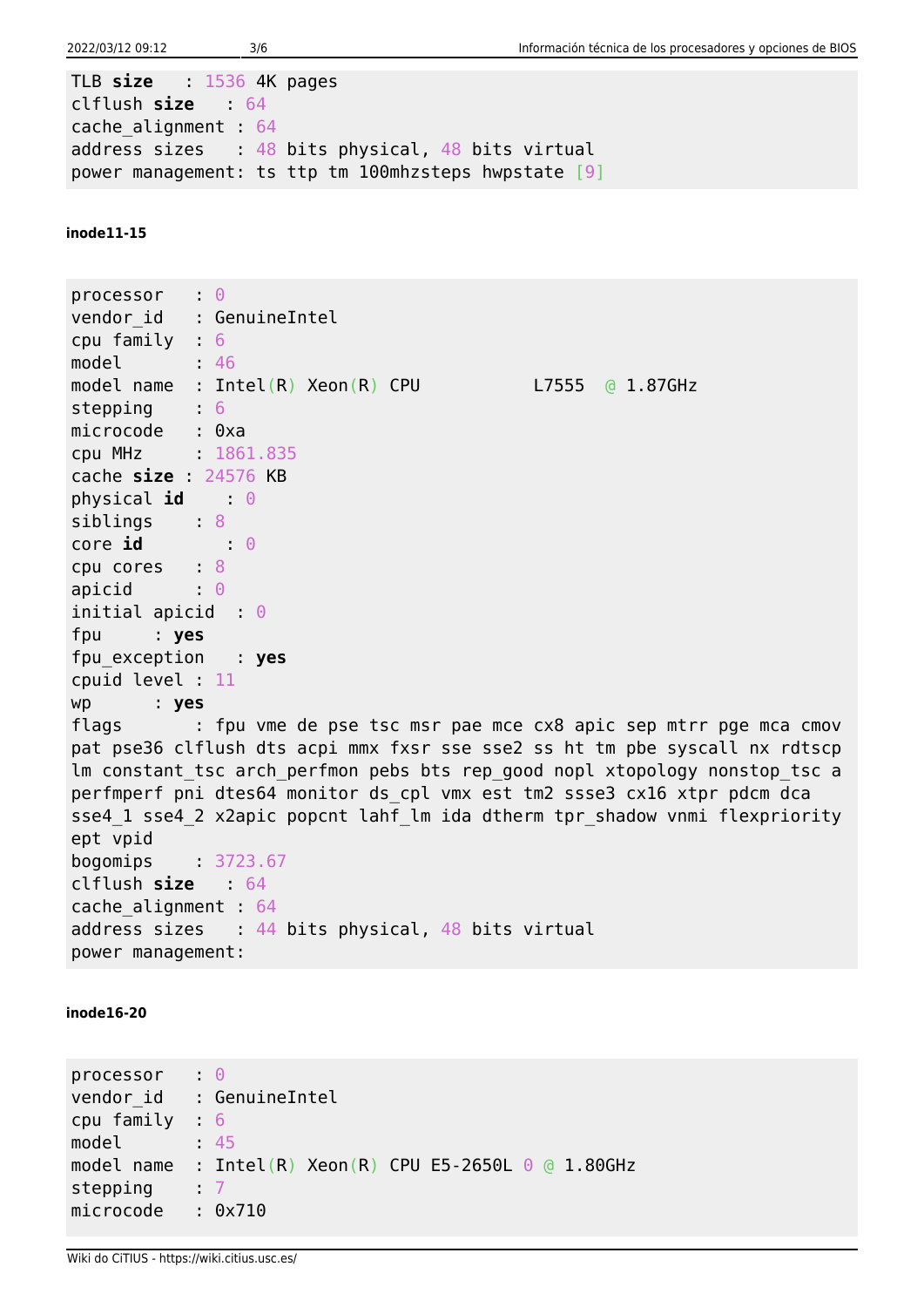```
cpu MHz : 1999.898
cache size : 20480 KB
physical id : 0
siblings : 16
core id 0
cpu cores : 8
apicid : 0
initial apicid : 0
fpu : yes
fpu_exception : yes
cpuid level : 13
wp : yes
flags : fpu vme de pse tsc msr pae mce cx8 apic sep mtrr pge mca cmov
pat pse36 clflush dts acpi mmx fxsr sse sse2 ss ht tm pbe syscall nx pdpe1gb
rdtscp lm constant tsc arch perfmon pebs bts rep good nopl xtopology nonst
op tsc aperfmperf eagerfpu pni pclmulgdg dtes64 monitor ds cpl vmx smx est
tm2 ssse3 cx16 xtpr pdcm pcid dca sse4_1 sse4_2 x2apic popcnt
tsc deadline timer aes xsave avx lahf lm ida arat xsaveopt pln pts dtherm
tpr_shadow vnmi flex
priority ept vpid
bogomips : 3600.09
clflush size : 64
cache_alignment : 64
address sizes : 46 bits physical, 48 bits virtual
power management:
```
### **lscpu**

#### **node1-7**

| Architecture:          | x86 64                            |
|------------------------|-----------------------------------|
| $CPU op-mode(s):$      | 32 bit, 64 bit                    |
| Byte Order:            | Little Endian                     |
| $CPU(s)$ :             | 64                                |
| On-line $CPU(s)$ list: | $0 - 63$                          |
| $Thread(s)$ per core:  | $\overline{2}$                    |
| $Core(s)$ per socket:  | 8                                 |
| $Socket(s)$ :          | 4                                 |
| $NUMA node(s)$ :       | 8                                 |
| Vendor ID:             | AuthenticAMD                      |
| CPU family:            | 21                                |
| Model:                 | $\mathbf{1}$                      |
| Model name:            | AMD Opteron(tm) Processor 6262 HE |
| Stepping:              | 2                                 |
| CPU MHz:               | 1600.000                          |
| CPU max MHz:           | 1600,0000                         |
| CPU min MHz:           | 1000,0000                         |
| BogoMIPS:              | 3200.01                           |
| Virtualización:        | AMD-V                             |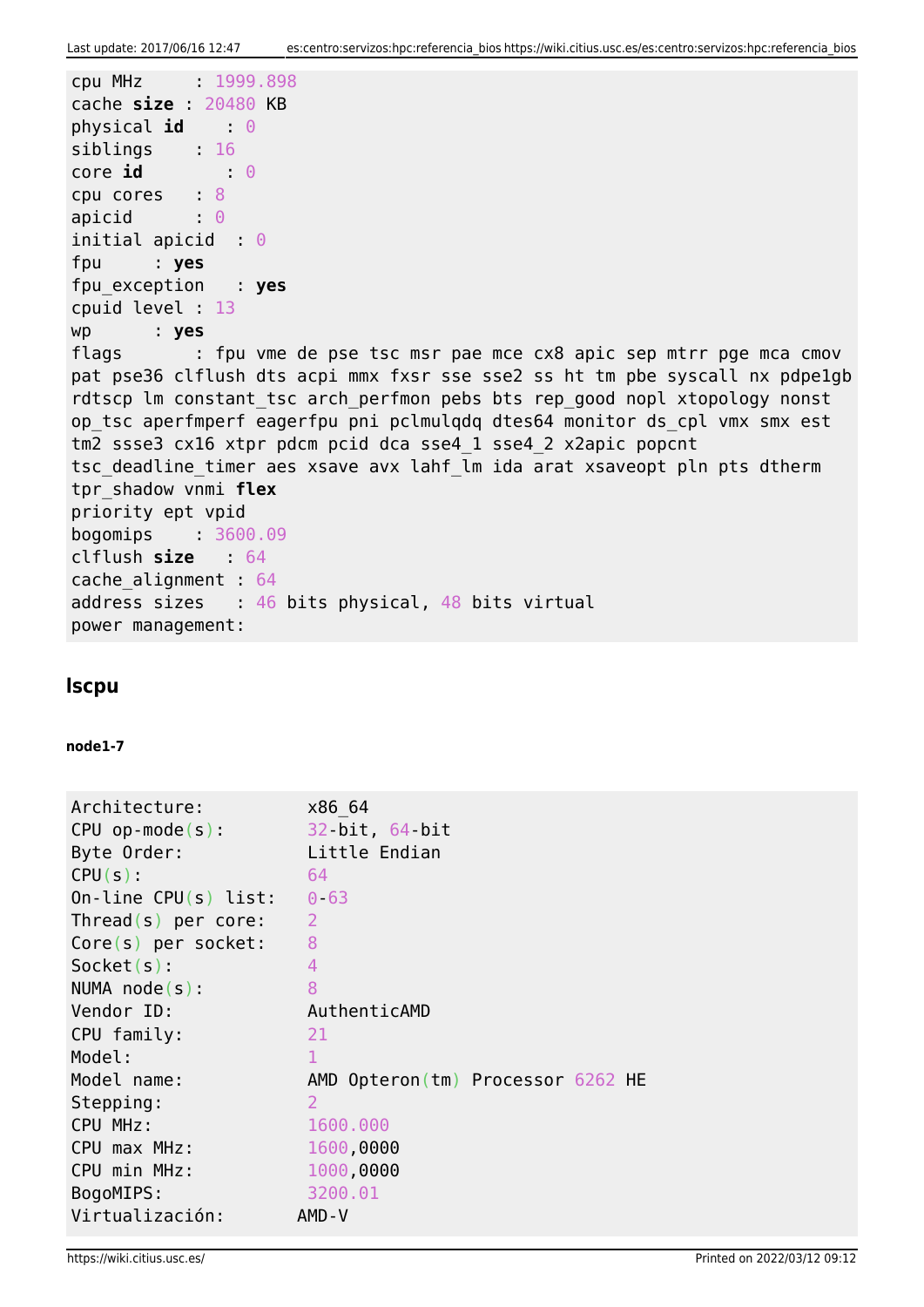| 2022/03/12 09:12 |  |  |
|------------------|--|--|
|                  |  |  |

| L1d cache:              | 16K   |                                |  |
|-------------------------|-------|--------------------------------|--|
| Lli cache:              | 64K   |                                |  |
| L <sub>2</sub> cache:   | 2048K |                                |  |
| $L3$ cache:             | 6144K |                                |  |
| NUMA $node0$ CPU(s):    |       | 0, 4, 8, 12, 16, 20, 24, 28    |  |
| NUMA $node1$ CPU(s):    |       | 32, 36, 40, 44, 48, 52, 56, 60 |  |
| NUMA $node2$ CPU(s):    |       | 1, 5, 9, 13, 17, 21, 25, 29    |  |
| NUMA $node3$ CPU(s):    |       | 33, 37, 41, 45, 49, 53, 57, 61 |  |
| NUMA $node4$ CPU(s):    |       | 2 6 10 14 18 22 26 30          |  |
| NUMA node5 $CPU(s)$ :   |       | 34, 38, 42, 46, 50, 54, 58, 62 |  |
| NUMA node6 $CPU(s)$ :   |       | 35, 39, 43, 47, 51, 55, 59, 63 |  |
| NUMA $node7$ $CPU(s)$ : |       | 3 7 11 15 19 23 27 31          |  |
|                         |       |                                |  |

#### **inode11-15**

| Architecture:                                    | x86 64                                          |                 |
|--------------------------------------------------|-------------------------------------------------|-----------------|
| $CPU op-mode(s):$                                | 32 bit, 64 bit                                  |                 |
| Byte Order:                                      | Little Endian                                   |                 |
| $CPU(s)$ :                                       | 32                                              |                 |
| On-line $CPU(s)$ list:                           | $0 - 31$                                        |                 |
| Thread(s) per core:                              | $\mathbf{1}$                                    |                 |
| $Core(s)$ per socket:                            | 8                                               |                 |
| $Socket(s)$ :                                    | $\overline{4}$                                  |                 |
| NUMA $node(s)$ :                                 | $\overline{4}$                                  |                 |
| Vendor ID:                                       | GenuineIntel                                    |                 |
| CPU family:                                      | 6                                               |                 |
| Model:                                           | 46                                              |                 |
| Model name:                                      | $Intel(R)$ Xeon $(R)$ CPU                       | L7555 @ 1.87GHz |
| Stepping:                                        | 6                                               |                 |
| CPU MHz:                                         | 1862.007                                        |                 |
| BogoMIPS:                                        | 3723.94                                         |                 |
| Virtualización:                                  | $VT - x$                                        |                 |
| L1d cache:                                       | 32K                                             |                 |
| Lli cache:                                       | 32K                                             |                 |
| L2 cache:                                        | 256K                                            |                 |
| L3 cache:                                        | 24576K                                          |                 |
| NUMA node0 $CPU(s):$ 0, 4, 8, 12, 16, 20, 24, 28 |                                                 |                 |
| NUMA node1 $CPU(s):$ 1, 5, 9, 13, 17, 21, 25, 29 |                                                 |                 |
|                                                  | NUMA node2 CPU(s): 2, 6, 10, 14, 18, 22, 26, 30 |                 |
| NUMA $node3$ $CPU(s)$ :                          | 3, 7, 11, 15, 19, 23, 27, 31                    |                 |

#### **inode16-20**

Architecture: x86\_64 CPU op-mode(s): 32-bit, 64-bit Byte Order: Little Endian  $CPU(s):$  32 On-line CPU(s) list:  $0-31$